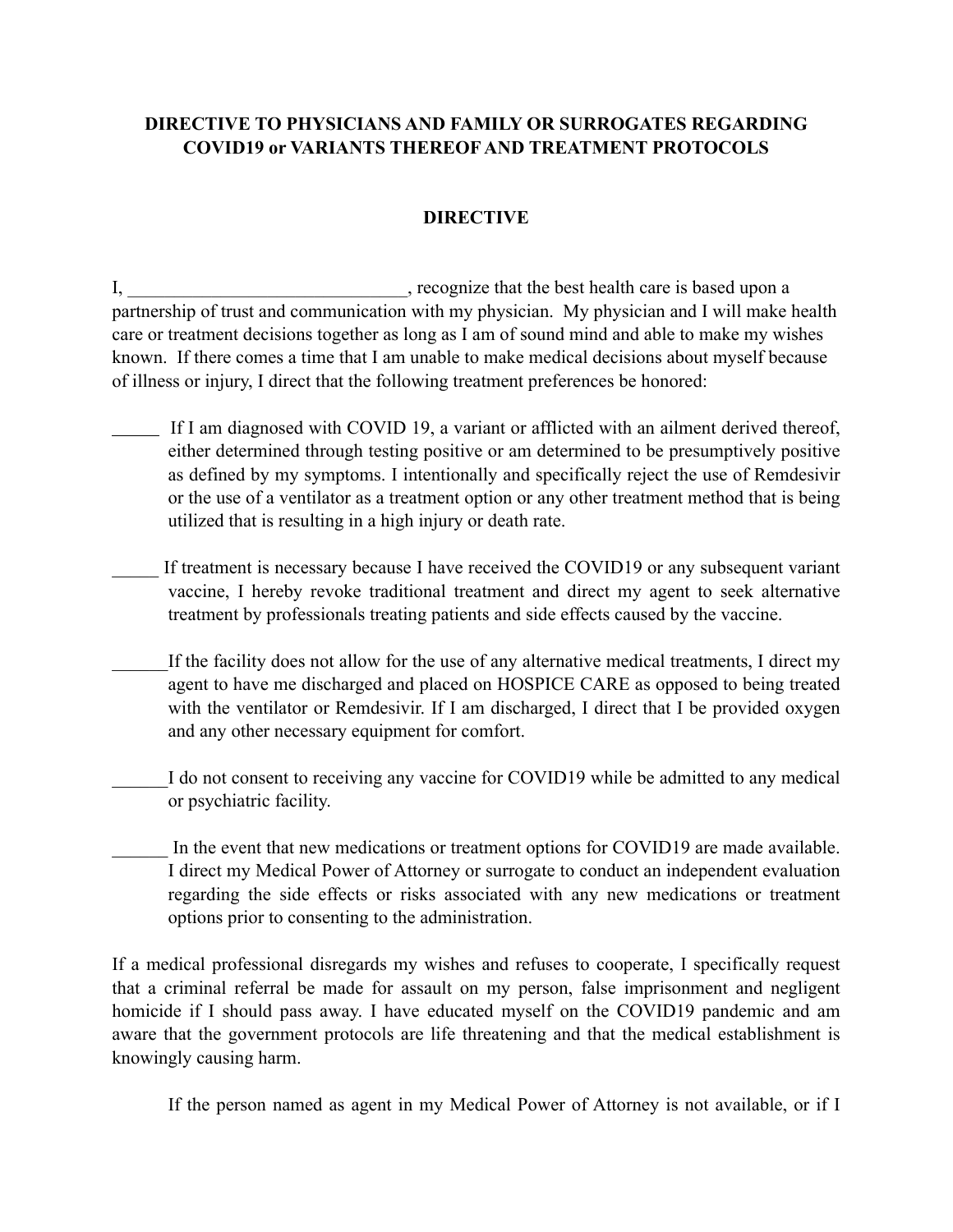have not designated a spokesperson, I understand that a spokesperson will be chosen for me following standards specified by law if applicable. If, in the judgment of my physician, my death is imminent within minutes to hours, even with the use of all available medical treatment provided within the prevailing standard of care, I acknowledge that all treatments may be withheld or removed except those needed to maintain my comfort. I specifically direct my spokesperson to seek alternative treatments (like those offered as alternative protocols including Ivermectin and Hydroxychloroquine) I understand that under law this directive may have no effect if I have been diagnosed as pregnant. This directive will remain in effect until I revoke it. No other person may do so.

My residence address is  $\blacksquare$ 

 $SIGNED$  on  $\_\_\_\_\_$ , 2021.

| Declarant |
|-----------|
|           |

| <b>STATE OF</b>  |  |
|------------------|--|
|                  |  |
| <b>COUNTY OF</b> |  |

**BEFORE ME**, the undersigned authority, on this day personally appeared \_\_\_\_\_\_\_\_\_\_\_\_\_\_\_\_\_, known to me to be the Declarant whose name is subscribed to the foregoing instrument in her capacity, and, said person being by me duly sworn, the Declarant \_\_\_\_\_\_\_\_\_\_\_\_\_\_\_\_\_, declared to me in my presence that said instrument is her/his Directive to Physicians and Family or Surrogates regarding COVID 19 or any variants thereof, and that she/ he had willingly and voluntarily made and executed it as her free act and deed for the purposes therein expressed.

\_\_\_\_\_\_\_\_\_\_\_\_\_\_\_\_\_\_\_\_\_, Declarant

**SUBSCRIBED AND ACKNOWLEDGED BEFORE ME** by the said Declarant,  $\frac{1}{2021}$ , on this the  $\frac{1}{2021}$  day of  $\frac{1}{2021}$ .